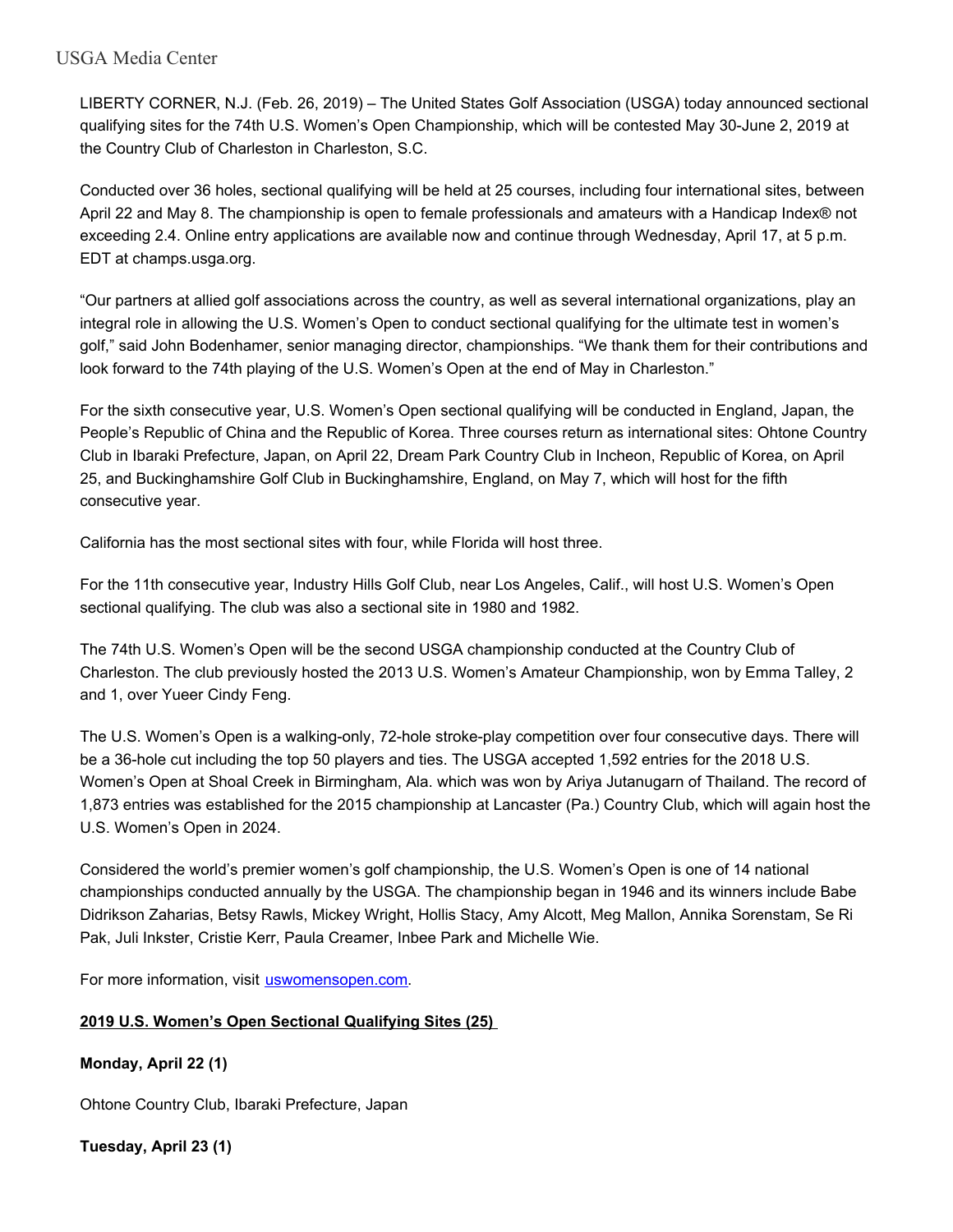Forsgate Country Club (Banks Course), Monroe Township, N.J.

### **Wednesday, April 24 (1)**

Industry Hills Golf Club (Ike Course), City of Industry, Calif.

#### **Thursday, April 25 (2)**

Dream Park Country Club, Incheon, Republic of Korea

OGA Golf Course, Woodburn, Ore.

#### **Monday, April 29 (4)**

Contra Costa Country Club, Pleasanton, Calif.

Rancho Santa Fe Golf Club, Rancho Santa Fe, Calif.

Country Club of Ocala, Ocala, Fla.

Starmount Forest Country Club, Greensboro, N.C.

## **Tuesday, April 30 (1)**

Springfield Golf & Country Club, Springfield, Va.

**Thursday, May 2 (1)**

Canyon Creek Country Club, Richardson, Texas

**Sunday, May 5 (1)**

Hong Kong Golf Club, Hong Kong, People's Republic of China

#### **Monday, May 6 (10)**

Pinnacle Peak Country Club, Scottsdale, Ariz.

Marin Country Club, Novato, Calif.

Walnut Creek Golf Preserve, Westminster, Colo.

Bradenton Country Club, Bradenton, Fla.

The Wanderers Club, Wellington, Fla.

Druid Hills Golf Club, Atlanta, Ga.

Oahu Country Club, Honolulu, Hawaii

Elgin Country Club, Elgin, Ill.

TPC Boston, Norton, Mass.